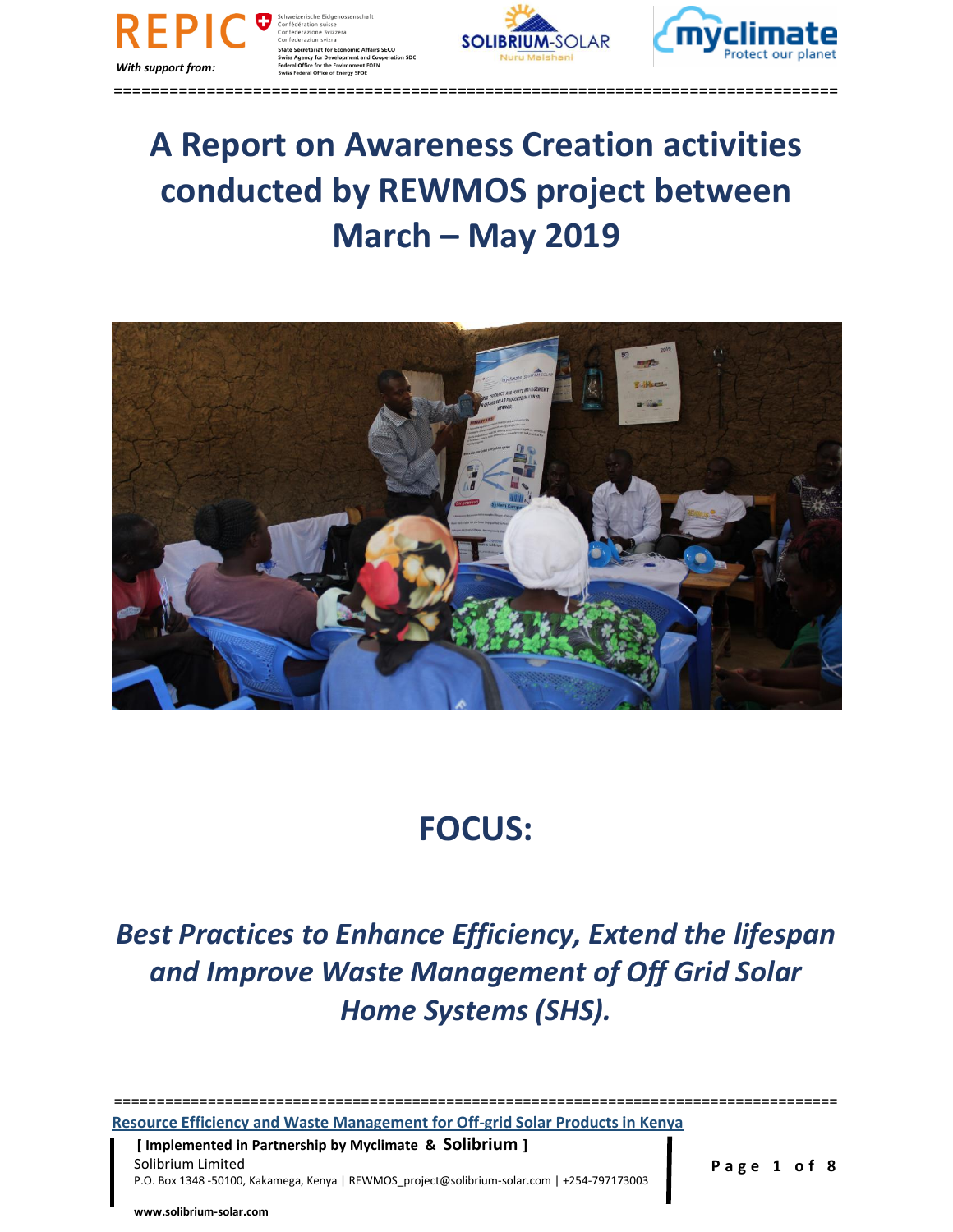

nweizerische Eidgenos:<br>nfédération suisse<br>nfederazione Svizzera Confederaziun svizra Comedierazion Syrzio<br>State Secretariat for Economic Affairs SECO<br>Swiss Agency for Development and Cooperat<br>Federal Office for the Environment FOEN<br>Swiss Federal Office of Energy SFOE





==============================================================================

## **INTRODUCTION**

Solar waste is described as discarded solar electronic devices or appliances that have ceased to be of any value to their owners. Creating public awareness and enhancing participation is a critical component in any waste management program. Everyone needs to have a proper understanding of waste management issues, without which the success of even the best conceived waste management plan becomes not viable. In addition, appropriate legislation and strong technical support is also a prerequisite.

Resource Efficiency and Waste Management for Off-grid Solar Products in Kenya (REWMOS) is a project that aims to tackle the issues related to electronic waste from off-grid solar products in Kenya. The project is implemented by Solibrium, a social enterprise located in Kakamega, Western Kenya in partnership with Myclimate and REPIC. The project also aims to reduce the negative environmental impacts of SHS at the end of their lifespan and increase the value associated with owning a SHS for the end-user. All this can be achievable by creating effective awareness and sensitization.

Between March – May 2019, REWMOS conducted series of awareness creation meetings that brought together solar users, prospect solar users, and solar technicians in Western Kenya. The objectives of the awareness program were to:

- Educate solar users on best practices to enhance efficiency, extend lifespan and improve waste management of off grid solar home systems.
- Provide awareness to stakeholders (solar users, technicians, and prospect solar users) on what REWMOS intends to do.
- Seek responses and opinion of the stakeholders about best practices on disposal of obsolete solar products.
- Seek feedback and experiences from solar users regarding use of solar, and practices that that can increase longevity, efficiency and effectiveness of solar components.
- Get feedback and opinions on sale of solar using lease model.
- To identify which best practices users are already employing in their homes.
- To identify which additional best practices will users welcome and are interested in.
- Teach users about best practices, environmental impact of SHS waste, and economic and environmental benefits of life-span extension of SHS.

This report summarizes the proceedings of the awareness creation meetings held in 9 locations in Western Kenya, and feedback from the solar users regarding management of solar e-waste. The report also gives insights on what kind of questions that the solar users have in mind with regard to disposal of their solar components when they reach end of life. During the 9 meetings, a total of 430 solar users and 59 prospective solar users attended. In addition, the report highlights on the outcome of the Radio talk show which was held on 10th May 2019 (Lubao FM – 102.2FM) where more than 2,000 listeners had tuned in.

# =====================================================================================

**Resource Efficiency and Waste Management for Off-grid Solar Products in Kenya**

 **[ Implemented in Partnership by Myclimate & Solibrium ]** Solibrium Limited **Page 2 of 8** P.O. Box 1348 -50100, Kakamega, Kenya | REWMOS\_project@solibrium-solar.com | +254-797173003

**www.solibrium-solar.com**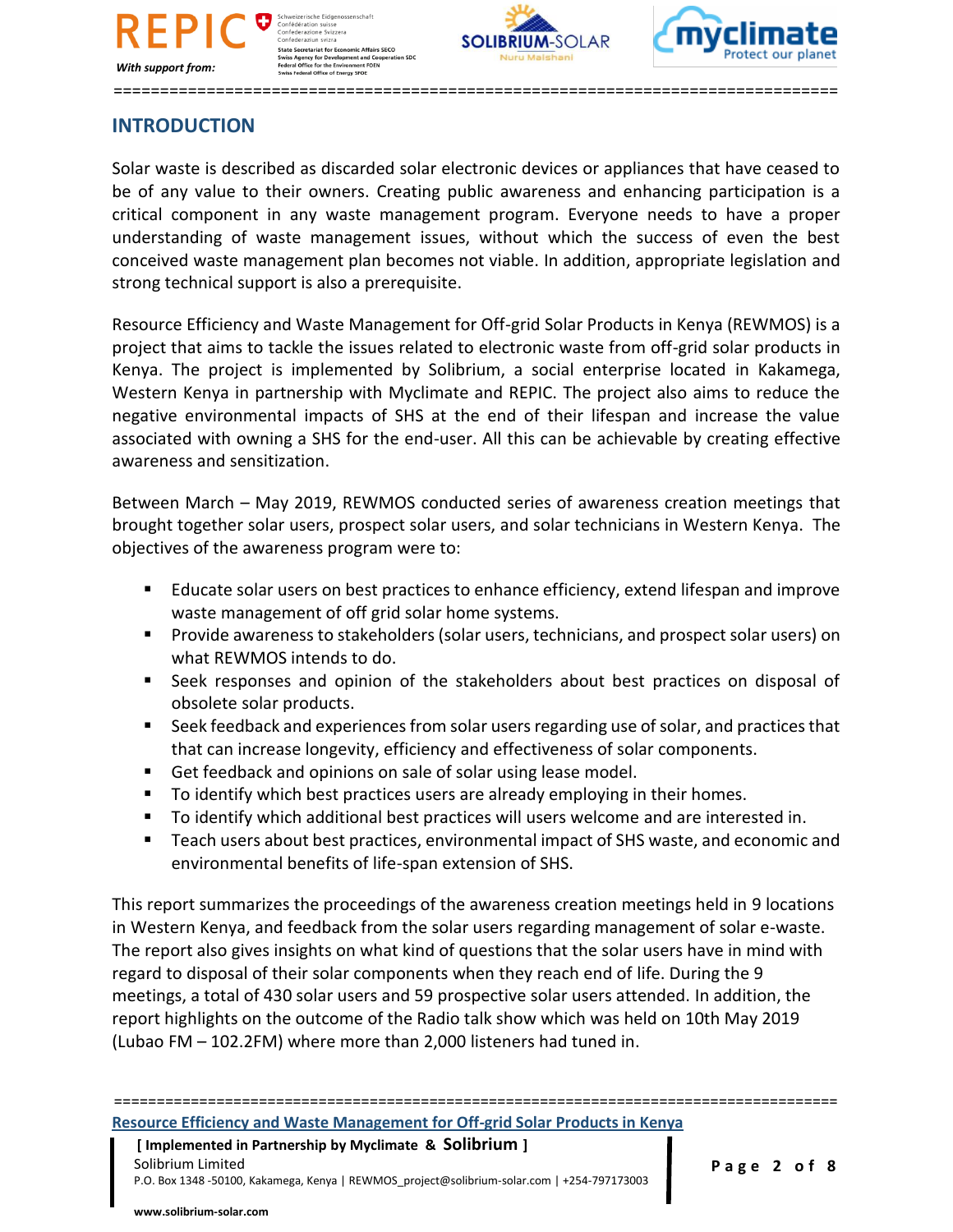



==============================================================================

## **LIST OF PARTICIPANTS**

| <b>DATE</b> | <b>VENUE</b> | <b>Solar</b><br><b>users</b> | <b>Prospect</b><br>solar<br><b>users</b> | <b>Solar</b><br>technicians | <b>County</b><br><b>Govt</b><br><b>officials</b> | E-waste<br>expert | <b>REWMOS</b><br>team |
|-------------|--------------|------------------------------|------------------------------------------|-----------------------------|--------------------------------------------------|-------------------|-----------------------|
| 2019-03-08  | Matiha       | 67                           | 7                                        |                             | Ω                                                | $\Omega$          | 4                     |
| 2019-03-13  | Emasera      | 22                           | 5                                        | 1                           | $\Omega$                                         | $\Omega$          | 3                     |
| 2019-03-14  | Solyo        | 72                           | 8                                        | 0                           | $\mathcal{P}$                                    | 1                 | 3                     |
| 2019-04-04  | Ichingo      | 26                           | 5                                        | 0                           | $\Omega$                                         | $\Omega$          | 0                     |
| 2019-04-10  | Eshiakhulo   | 30                           | 6                                        |                             | $\Omega$                                         | 0                 | 3                     |
| 2019-04-11  | Mundoverwa   | 61                           | 6                                        |                             | $\Omega$                                         | $\Omega$          | $\overline{2}$        |
| 2019-04-24  | Mago         | 90                           | 10                                       | 1                           | 0                                                |                   | 1                     |
| 2019-04-25  | Imbale       | 32                           | 6                                        | $\mathbf{1}$                | $\Omega$                                         | 1                 | 1                     |
| 2019-04-26  | Malava       | 30                           | 6                                        | 0                           | $\Omega$                                         | 1                 | 1                     |
|             | Total        | 430                          | 59                                       |                             |                                                  |                   |                       |

*NOTE: Radio talk show was held on 10th May 2019 (Lubao FM – 102.2FM) that lasted for 30 minutes. More than 2,000 listeners had tuned in. Radio talk show included an interactive session with the radio presenters and listeners. This radio talk show was hosted by Irene Nasimiyu (of Lubao FM), Hardley Malema (REWMOS) and Eliud Bayo (REMWOS).*

## **PROCEEDINGS DURING THE AWARENESS MEETINGS**

### a. Demonstration of solar product parts

First, Solibrium's technical team displayed components of different types of Solar Home Systems. They explained the functions of every component on the SHS. These components include; battery, solar panel, Bulbs, Cables/wires and a Television set for TV kits. The technicians also mentioned to the users the estimated lifespan of each of the components as follows: Batteries -5 years, Panel -25 years; and bulbs – 30,000 working hours.

### b. Expert Advice on best practices on use and maintenance of SHS

- Regularly clean solar panels and other components. For the solar panel, water with no detergent should be used with no detergent for effective charging.
- Install panels in well protected areas away from children and their preferred play areas.
- Handle fragile components e.g. bulbs with care to avoid breakages
- Always plug in recommended components to right USB or charging ports to avoid short-circuiting the components.
- Install solar panels at an angle that allows maximum exposure of sunlight especially at peak hours of sunlight around mid-day.
- Storage of the battery in a safe place away from children interference and fire sources.
- Contact qualified technicians for proper diagnosis, advice and repair of faulty components.
- Always ensure the battery is fully charged.
- Do not power faulty or multiple components.

## =====================================================================================

#### **Resource Efficiency and Waste Management for Off-grid Solar Products in Kenya**

#### **[ Implemented in Partnership by Myclimate & Solibrium ]** Solibrium Limited **Page 3 of 8** P.O. Box 1348 -50100, Kakamega, Kenya | REWMOS\_project@solibrium-solar.com | +254-797173003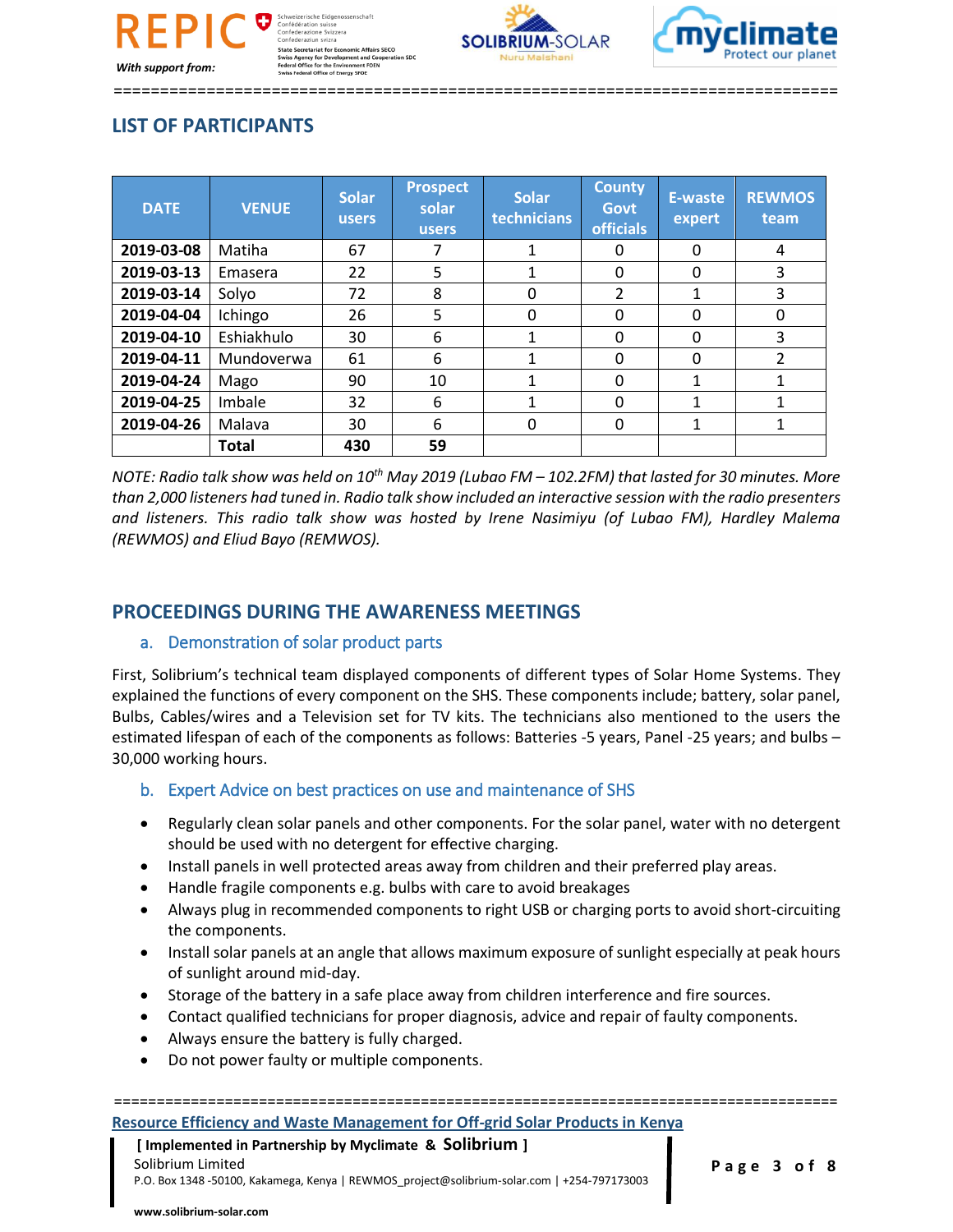





==============================================================================

- Always read the user manual and use the components designed for the system.
- For flooded batteries, periodically top up battery acid.
- c. Best practices on Disposal (For solar users)
- Take obsolete solar components to designated collection points for proper recycling/disposal, or consult relevant authorities e.g. NEMA or your seller for advice.
- Call REWMOS on 0797173003 for advice.
- Do not dispose the batteries on open land or latrines
- Do not burn the obsolete solar components.
- Call and return the products to the suppliers at the end of life.
- Read and keep all the documents issued at the date of purchase for advice on disposal practices.
- Solar users acknowledged that they had learnt about REWMOS, how to maintain their components and proper disposal.
- d. Key points from presentations by the County of Government about E-Waste Management.
- The Ministry of Environment is working on the county E-Waste bill.
- Partnerships with private sector such as REWMOS will be initiated.
- There has been an increase of solar components in the region and Waste will soon be an issue to address.
- Without proper disposal, the negative impacts can affect environment, water body sources and human life.
- More awareness to be done to the solar users.
- The county has started training of technicians in the polytechnics and opening up of collection points.
- County government will give incentives to be given to companies that will address E-waste.
- e. Negative Impacts of E-waste.
- Impact on the environment: immediate and direct impact of inappropriate recycling or disposal of end of life products will mean local contamination for example through hazardous materials used in batteries.
- Dumping electronics in a landfill creates a big problem to the environment, for example the batteries contain lithium ion that is toxic. The different toxic substances can also pollute water making it unsafe for drinking.
- E-waste contains materials that are toxic such as lead, mercury which are harmful to the environment and human health if improperly managed. The impacts on health can bring damage or implications to reproduction, liver, kidneys, blood, respiratory, heart and lungs.

**Resource Efficiency and Waste Management for Off-grid Solar Products in Kenya**

=====================================================================================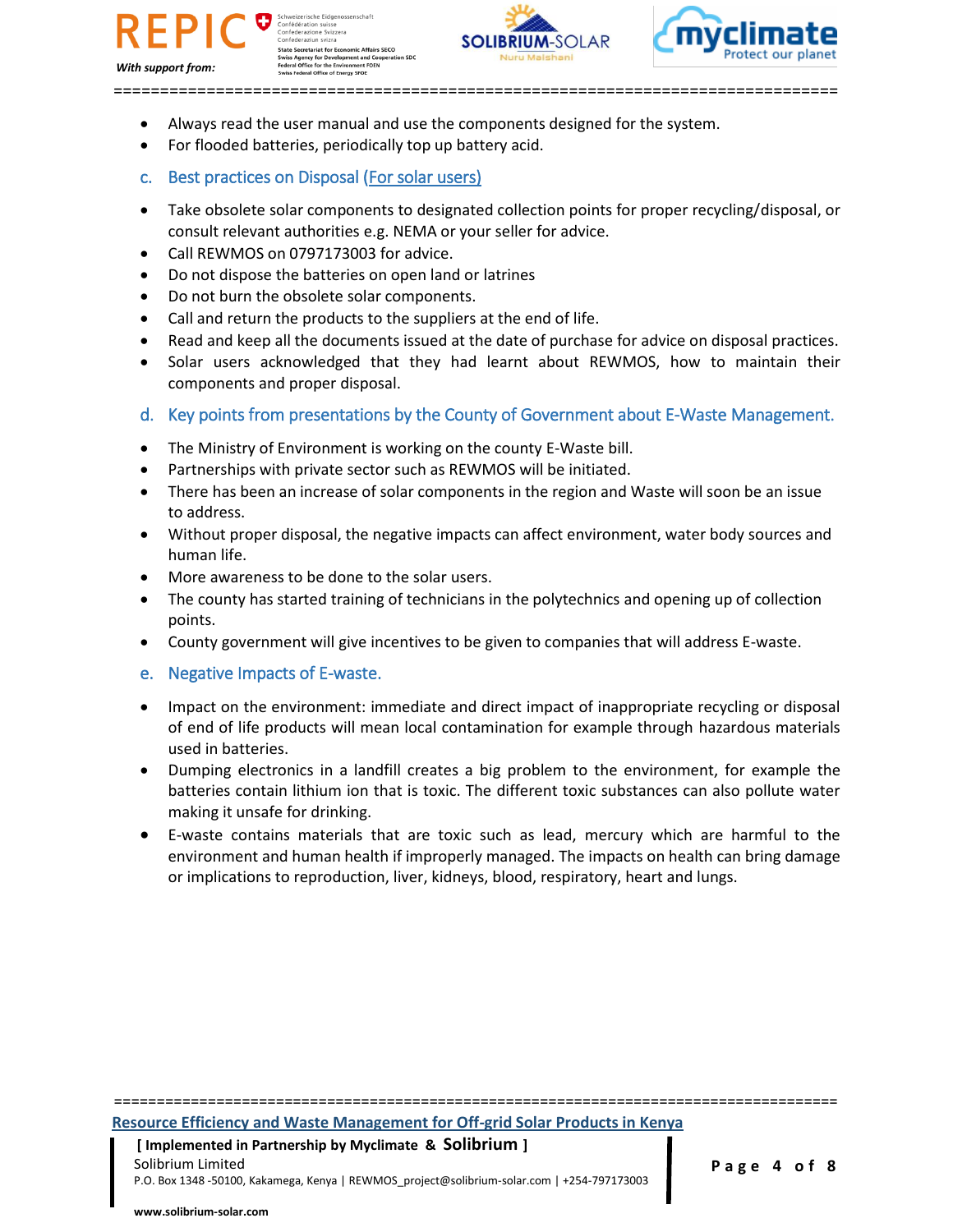ération suisse<br>erazione Svizzera Confederaziun svizr Comederazion System<br>State Secretariat for Economic Affairs SECO<br>Swiss Agency for Development and Cooperat<br>Federal Office for the Environment FOEN<br>Swiss Federal Office of Energy SFOE

*With support from:*

SOLIBRILIM-SOL

==============================================================================

## **KEY RESULTS/FINDINGS FROM QUESTIONNAIRE SURVEYS**

- 1. Questionnaire survey was administered to a total of 210 solar users (121 (58%) were female while 89 (42%) were male). *Copy of the Questionnaire is in Appendix 1*
- 2. The average length of period that the solar users who participated in the survey have had SHS was 1.37±1.32 years old. The oldest SHS was 6.9 years old while the newest was a week old.
- 3. Majority of the solar users who were interviewed would return back obsolete SHS components to the supplier (Table 1)

*Table 1: Responses on how solar users intend to dispose obsolete SHS components*

| <b>Action</b>                       | <b>Number of respondents</b> | Percent |
|-------------------------------------|------------------------------|---------|
| Return back to the supplier/office  | 169                          | 80.48%  |
| Recycle components on their own     | 20                           | 9.52%   |
| Wait for REWMOS to come and collect |                              | 0.48%   |
| obsolete components                 |                              |         |
| Don't know what to do               | 18                           | 8.57%   |
| Make a call to the supplier         |                              | 0.95%   |

- 4. 89% of the solar users would be interested and willing to collect obsolete solar components on behalf of Solibrium and REWMOS project. More than 62 % of those willing to collect would expect to be compensated for collection work. On the other hand 24% of those willing to collect obsolete components will prefer to be given a new replacement of their kits.
- 5. 91% of the solar users are not aware on any person or organization that is currently collecting obsolete SHS. The remaining 9% mentioned individuals, NEMA and REWMOS as people/organizations that collect e-waste from SHS.

## **SUMMARY OF FEEDBACK FROM SOLAR USERS ABOUT COLLECTION OF OBSOLETE COMPONENTS**

- A total of 489 solar users and non-solar users were reached directly during the awareness creation programs, plus more than 2,000 listeners via radio.
- Majority of solar users have no idea about the lifespan of the components. This is partly because most of them have not read user manuals that came with the SHS. These manuals are written in English language which many do not understand
- Majority would contact REWMOS to return back obsolete solar components for proper disposal.
- Many users would want some incentives to return back obsolete components.
- A very small percentage of SHS had so far malfunctioned and as such, disposal was not a big issue at the moment
- At the end of the meetings, all the SHS users were given brochures written in both English and Kiswahili with graphic illustrations of the best practices (*Appendix 2 and 3*). Solibrium technician made illustrations on the procedures and processes required to properly maintain kits and extend their lifespan.

=====================================================================================

## **Resource Efficiency and Waste Management for Off-grid Solar Products in Kenya**

 **[ Implemented in Partnership by Myclimate & Solibrium ]** Solibrium Limited **Page 5 of 8** P.O. Box 1348 -50100, Kakamega, Kenya | REWMOS\_project@solibrium-solar.com | +254-797173003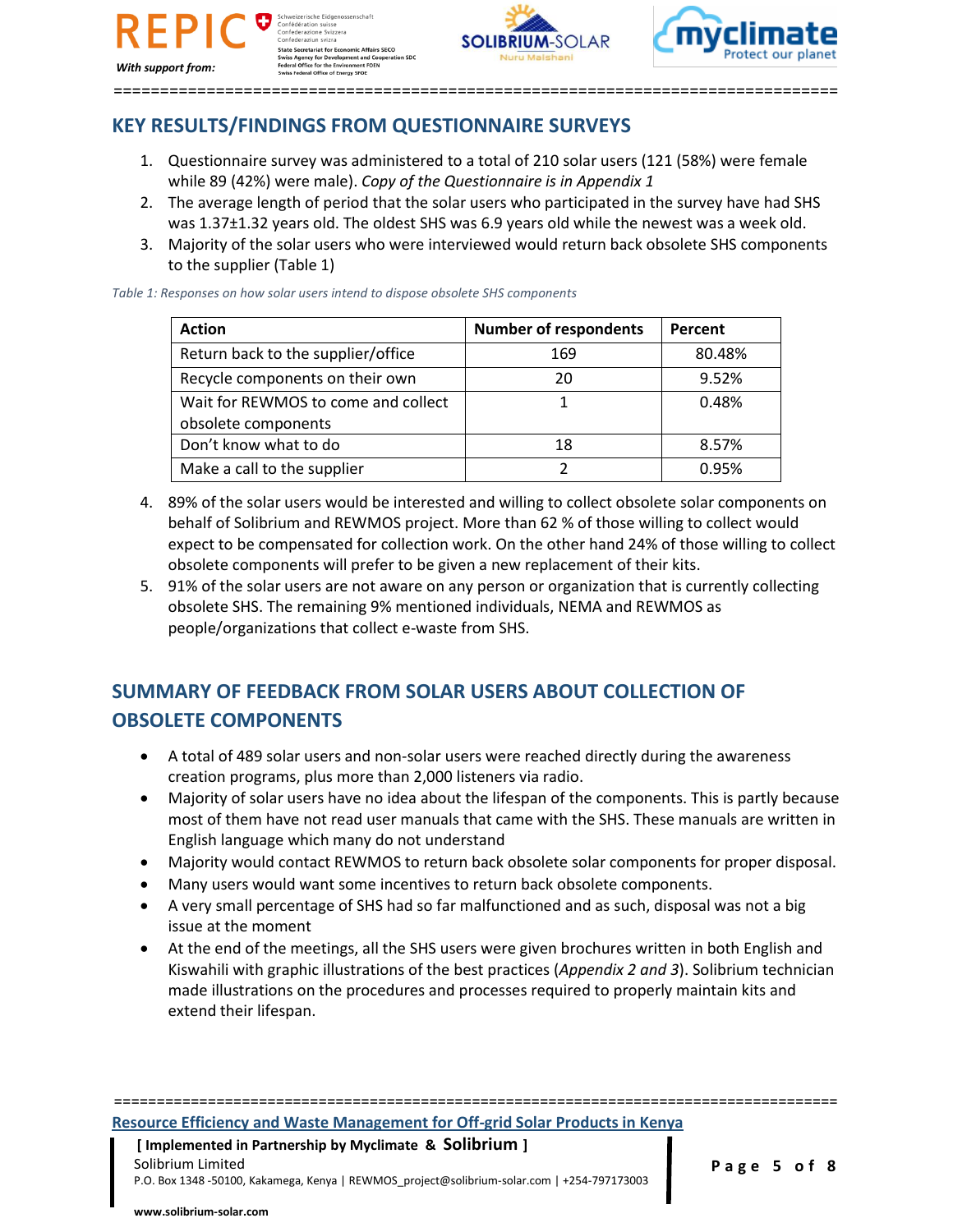

**schaft** Connected and Information<br>State Secretariat for Economic Affairs SECO<br>Swiss Agency for Development and Cooperation SDC<br>Federal Office for the Environment FOEN<br>Swiss Federal Office of Energy SFOE





==============================================================================

### Appendix 1: FEEDBACK FORM.

|                                                                                                                                          | List Restrict List Lister                                                                                                                                                                       |                 |  |  |  |  |
|------------------------------------------------------------------------------------------------------------------------------------------|-------------------------------------------------------------------------------------------------------------------------------------------------------------------------------------------------|-----------------|--|--|--|--|
|                                                                                                                                          | rist-for-Ex<br>ary they design harmonic and cancernations t<br>Nith support from:                                                                                                               | <b>SOLIB</b>    |  |  |  |  |
|                                                                                                                                          | P.O. BOX 1348, Kakamega, 50100, Kenya   info@solibrium-solar.com  +254-796-738-469./0797173003                                                                                                  |                 |  |  |  |  |
|                                                                                                                                          | <b>GENERAL INFORMATION</b>                                                                                                                                                                      |                 |  |  |  |  |
| $\mathbf{1}$                                                                                                                             | Date                                                                                                                                                                                            |                 |  |  |  |  |
| $\overline{2}$                                                                                                                           | Name of Respondent                                                                                                                                                                              |                 |  |  |  |  |
| 3                                                                                                                                        | <b>Phone Number</b>                                                                                                                                                                             |                 |  |  |  |  |
| 4                                                                                                                                        | Village                                                                                                                                                                                         |                 |  |  |  |  |
| 5                                                                                                                                        | Location                                                                                                                                                                                        |                 |  |  |  |  |
| 6                                                                                                                                        | Name of Interviewer                                                                                                                                                                             |                 |  |  |  |  |
|                                                                                                                                          | INSTRUCTIONS: Please ask the questions and write answers/tick the boxes appropriately.                                                                                                          |                 |  |  |  |  |
|                                                                                                                                          | A. Your Solar Home System                                                                                                                                                                       |                 |  |  |  |  |
| $\mathbf{1}$                                                                                                                             | Do you have a solar home system?                                                                                                                                                                |                 |  |  |  |  |
|                                                                                                                                          |                                                                                                                                                                                                 | Yes<br>No       |  |  |  |  |
| $\overline{2}$                                                                                                                           | What is the type and model of the SHS?                                                                                                                                                          |                 |  |  |  |  |
| 3                                                                                                                                        | For how long have you had your SHS?                                                                                                                                                             |                 |  |  |  |  |
| 4                                                                                                                                        | Where did you purchase your SHS?                                                                                                                                                                |                 |  |  |  |  |
| 5                                                                                                                                        | Is the SHS in use?                                                                                                                                                                              | Yes<br>No       |  |  |  |  |
| 6                                                                                                                                        | If no, why?                                                                                                                                                                                     |                 |  |  |  |  |
|                                                                                                                                          | <b>B. Solar E waste Management</b>                                                                                                                                                              |                 |  |  |  |  |
| $\mathbf{1}$                                                                                                                             | What did you learn today?                                                                                                                                                                       |                 |  |  |  |  |
| $\overline{2}$                                                                                                                           | Your level of understand what is E-waste (obsolete solar components)? E-waste impacts on health,<br>environment and economy and Sustainable E-waste Management after the training (please tick) | Excellent       |  |  |  |  |
|                                                                                                                                          |                                                                                                                                                                                                 | Poor<br>Average |  |  |  |  |
| 3                                                                                                                                        | How would you dispose off the product once it gets to end of life?                                                                                                                              |                 |  |  |  |  |
| 4                                                                                                                                        | Would you be willing to collect obsolete solar components on behalf of Solibrium?                                                                                                               |                 |  |  |  |  |
| 5                                                                                                                                        | What would be your expectations?                                                                                                                                                                |                 |  |  |  |  |
| 6                                                                                                                                        | Would you recommend use of our E-waste Solutions to others users of Solar products not sold by SOLIBRIUM?                                                                                       |                 |  |  |  |  |
| $\overline{7}$                                                                                                                           | If no, why?                                                                                                                                                                                     |                 |  |  |  |  |
| 8                                                                                                                                        | Do you know of someone else (organizations/institutions/recycler/repair shop/refurbishing<br>center)<br>collecting obsolete solar components?                                                   | Yes<br>No       |  |  |  |  |
| 9                                                                                                                                        | If Yes kindly give us the name of the a (organizations/intuitions<br>/recycler/ repair shop/refurbishing center) and contact details                                                            |                 |  |  |  |  |
|                                                                                                                                          | C. NATURE OF E-WASTE STREAMS IN YOUR POSSESSION                                                                                                                                                 |                 |  |  |  |  |
| $\mathbf{1}$                                                                                                                             | What is the nature of your E-waste streams if you have them?                                                                                                                                    |                 |  |  |  |  |
| 2                                                                                                                                        | a). Obsolete solar components only (i.e. Solar kits, batteries, solar panels, charging systems, cables etc.);                                                                                   | Yes<br>No       |  |  |  |  |
| 3                                                                                                                                        | b Mixed E-waste streams (i.e. large, medium and small household appliances, office equipment, etc.)                                                                                             | Yes<br>No       |  |  |  |  |
| D. General comments/Any Recommendations to improve our E-waste management solutions (disposal, collections, transportations, recycling)? |                                                                                                                                                                                                 |                 |  |  |  |  |

=====================================================================================

**Resource Efficiency and Waste Management for Off-grid Solar Products in Kenya**

 **[ Implemented in Partnership by Myclimate & Solibrium ]** Solibrium Limited **P a g e 6 o f 8** P.O. Box 1348 -50100, Kakamega, Kenya | REWMOS\_project@solibrium-solar.com | +254-797173003

**www.solibrium-solar.com**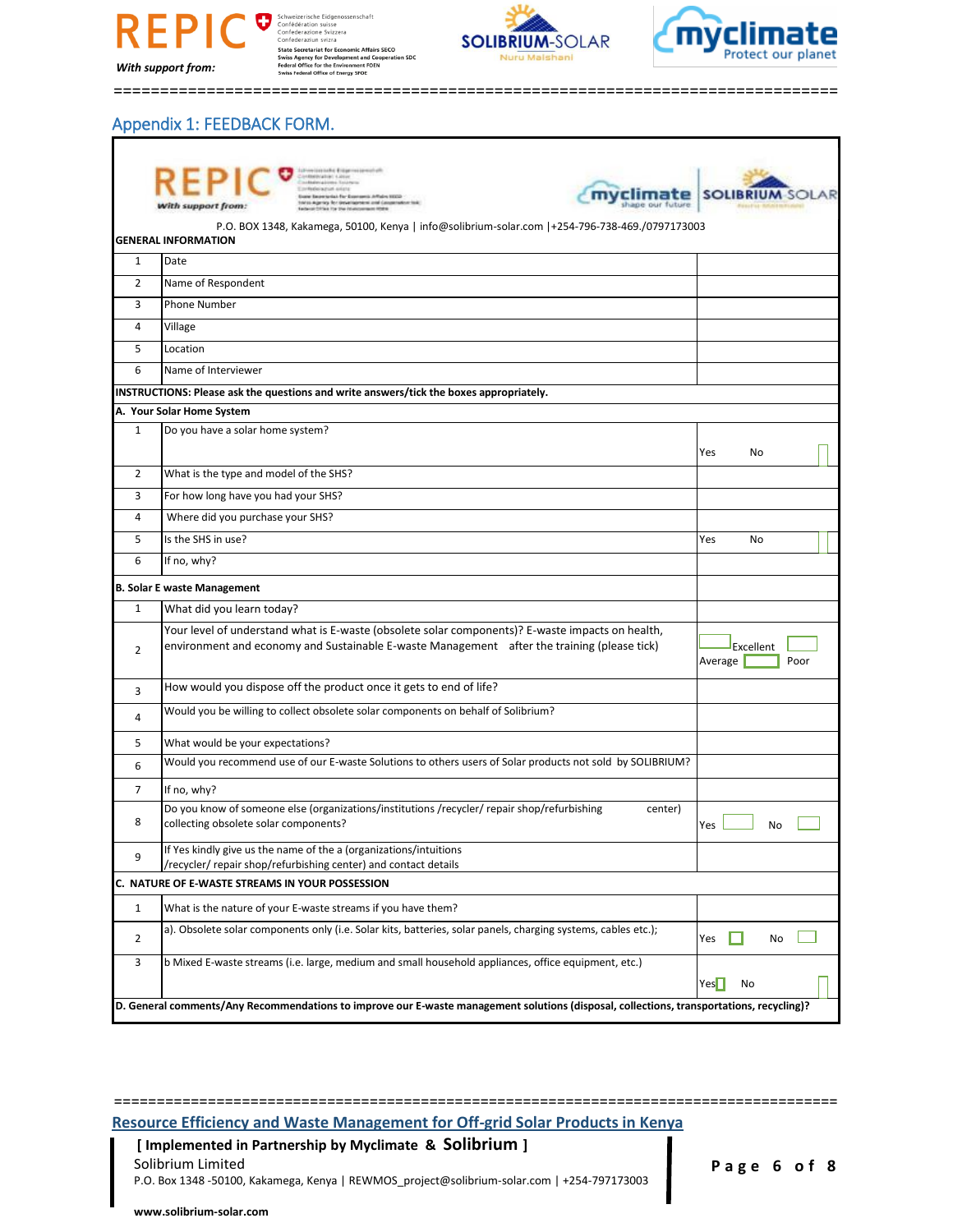

**Concederation System**<br>State Secretariat for Economic Affairs SECO<br>Swiss Agency for Development and Cooperat<br>Federal Office for the Environment FOEN<br>Swiss Federal Office of Energy SFOE





==============================================================================

#### Appendix 2: Best practices graphic bronchure – English Version.



# **Resource Efficiency and Waste Management for Off-grid Solar Products in Kenya**

=====================================================================================

 **[ Implemented in Partnership by Myclimate & Solibrium ]** Solibrium Limited **Page 7 of 8** 

P.O. Box 1348 -50100, Kakamega, Kenya | REWMOS\_project@solibrium-solar.com | +254-797173003